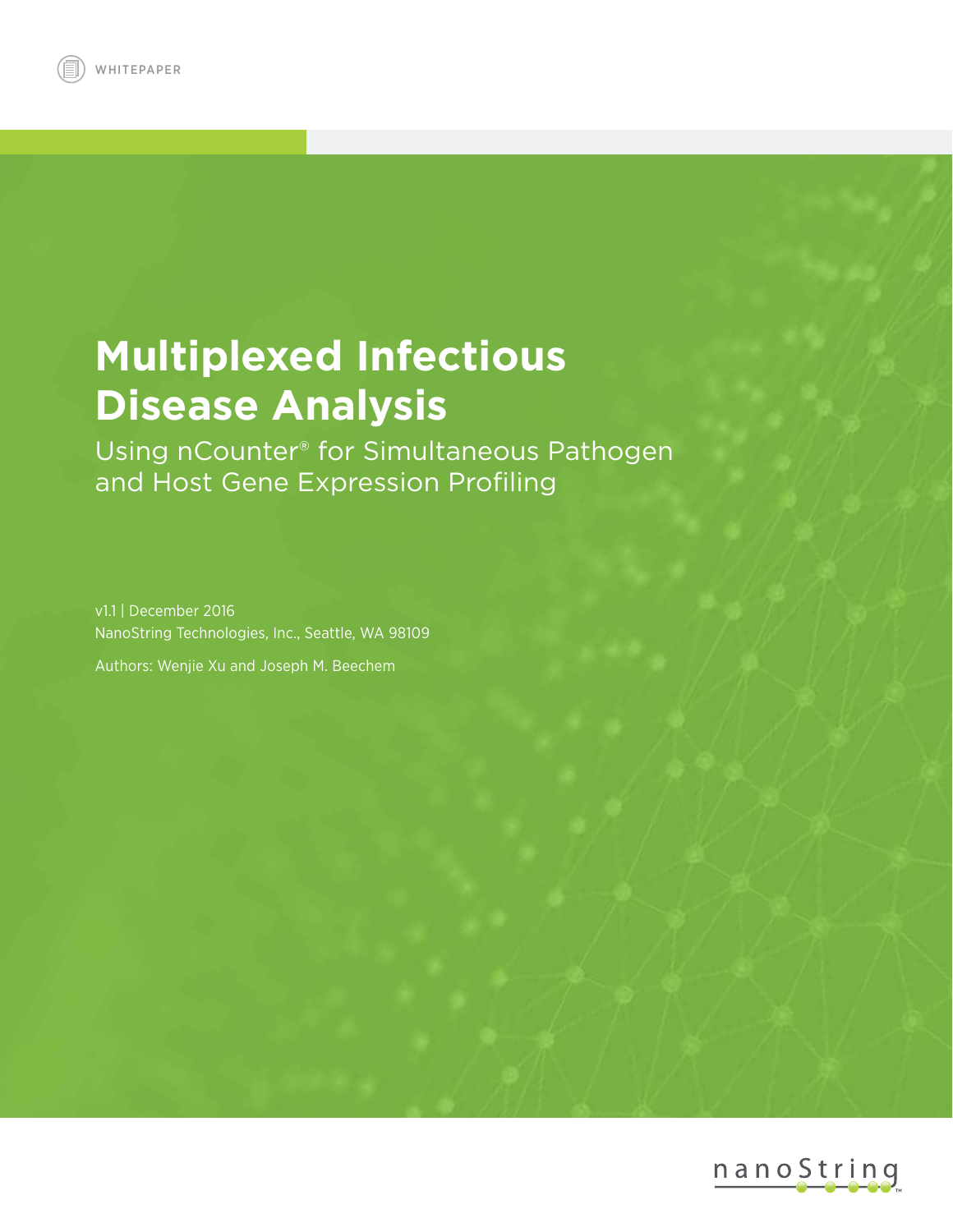## **Introduction**

Infectious disease researchers face critical challenges in their efforts to better understand how pathogens function and how hosts respond. Infection samples are scarce, complex, and usually dominated by host origin cells; pathogens typically constitute only a tiny fraction. Efficient techniques are needed to track transcriptional profiles in vivo, where gene expression may differ significantly from patterns observed *in vitro*, and to assess the host's immune response. Finally, current clinical methods of identifying pathogens and determining antibiotic resistance are too slow, causing many patients to receive ineffective treatment.

NanoString's nCounter platform provides a simple workflow to enable rapid, precise, and cost-effective infectious disease research and diagnosis. This direct hybridization-based digital counting technology offers several key advantages:

- Easy sample prep that involves no enzymes or amplification
- Compatible with complex input, including direct lysates from various tissue types
- Quantifies up to 800 targets simultaneously from multiple pathogens and host cells
- Highly reproducible data that does not require technical replicates
- 15 minutes of hands-on time; sample to data in less than 24 hours
- Straightforward automated "biology-guided" data analysis with free nSolver software package

Scientists around the world are taking advantage of nCounter to answer a wide range of infectious disease research questions. Teams have used NanoString technology to study the bacterial and viral pathogens involved in acute respiratory tract infections, the *in vivo* expression profile of the major human fungal pathogen Candida albicans, the host's inflammatory response to West Nile virus across multiple tissues, and changes in T cell function in tuberculosis. Others are pursuing diagnostic applications: for instance, one group has analyzed microRNA patterns to improve detection of human enterovirus 71, and another team is developing tests to quickly identify pathogens and assess antibiotic resistance in blood infections.

## **Identifying Multiple Bacterial and Viral Species in a Single Assay**

*Researchers probe for a range of pathogens in acute respiratory tract infections* 

Camila I. de Oliveira, an infectious disease researcher at the Oswaldo Cruz Foundation (Fiocruz) in Salvador, Brazil, and her colleagues wanted to characterize the pathogens involved in acute respiratory

tract infections in local patients. These infections commonly affect children less than five years old and can be fatal if they progress to pneumonia. Although many viruses and bacteria had been connected to this illness, studies tended to focus on one type of pathogen at a time. "We don't see many studies that describe the many pathogens that can be present," de Oliveira says.

Working with physicians at the Federal University of Bahia in Salvador, de Oliveira's team obtained samples of nasopharyngeal aspirates from young patients. Initially, the researchers planned to test for pathogens using RT-PCR. But when the clinicians suggested running a large panel to detect many species, she realized that this approach was impractical. "When we got the list of pathogens, we said, 'This is not possible to do by RT-PCR,'" she recalls. "It's just going to be too much."

Instead, the team used NanoString's nCounter platform to simultaneously test for more than a dozen bacteria and viruses, including rhinovirus, parainfluenza, Staphylococcus aureus, and Haemophilus influenzae. With collaborators at the Rega Institute for Medical Research in Leuven, Belgium, the researchers found they could accurately identify the species in samples spiked with pathogen RNA; the nCounter method gave results similar to those obtained by realtime PCR experiments. The team then probed 61 patient samples and found that 55% contained only bacteria, 44% had both bacteria and viruses, and 1.4% had only viruses. The results were published in 2015 in the Journal of Clinical Virology<sup>1</sup>.



**FIGURE 1: Simultaneous detection of multiple pathogens in acute respiratory tract infection (ARI) patients.** nCounter was used to detect 13 types of viruses and six bacteria species in nasopharyngeal aspirates from 61 ARI patients and seven healthy controls (HC).

Darker colors correspond to higher probe counts.

Reprinted from Journal of Clinical Virology 69, Fukutani KF et al. "Pathogen transcriptional profile in nasopharyngeal aspirates of children with acute respiratory tract infection." 190-196, 2015, with permission from Elsevier.

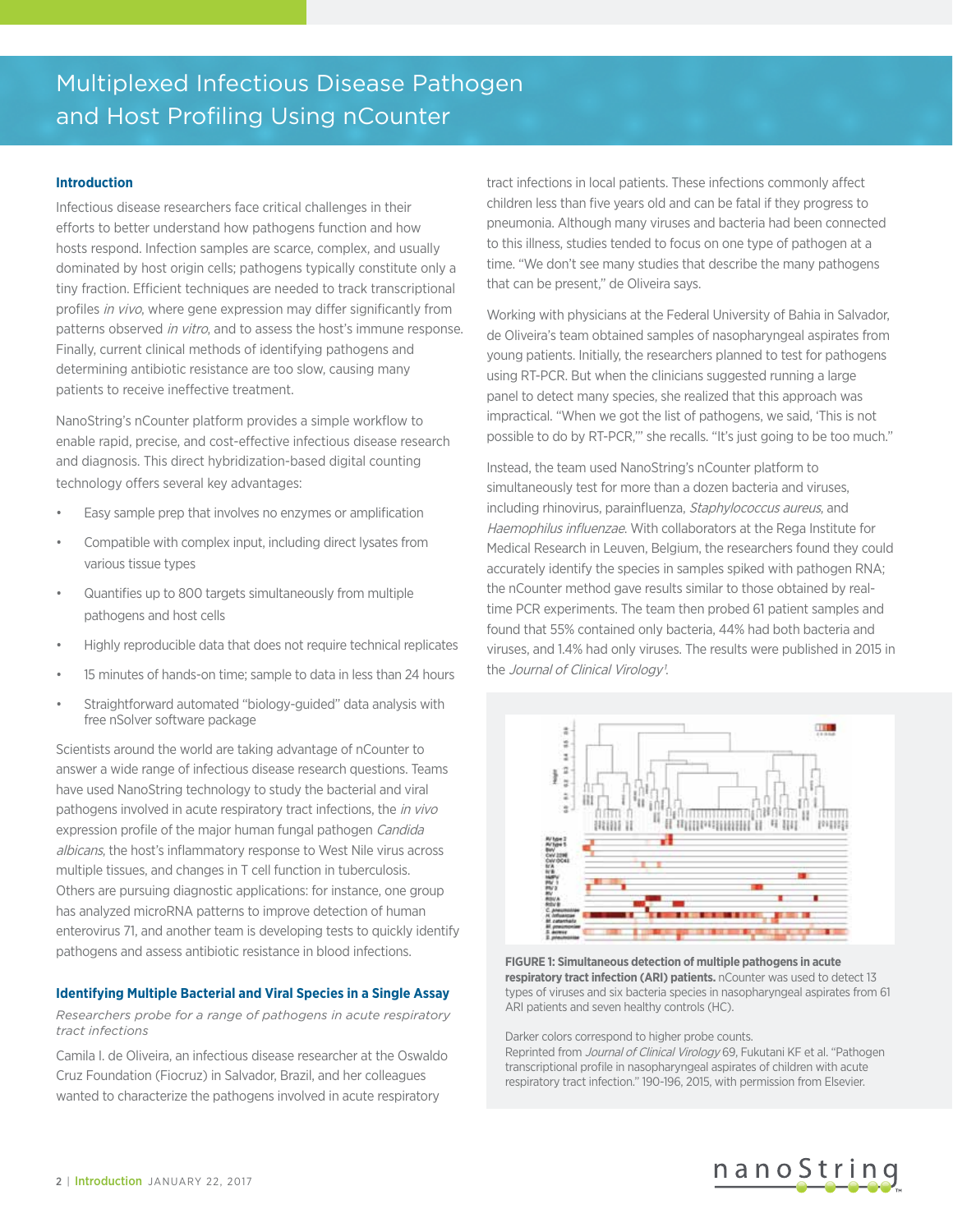The researchers are now expanding the analysis to about 600 samples and hope to correlate specific pathogens with clinical outcomes and patient demographic data, such as socio-economic factors. De Oliveira's team also has used nCounter on the same samples to assess patients' immune responses. The technology delivered quick results on many targets without generating an overwhelming amount of data. It was "very informative for us," she says. "We had a lot of parameters being detected in the same samples, all at once."

**Further Reading:** A team at the Stanford University School of Medicine in California assessed nCounter's ability to identify and quantify 10 fungal species. The results show that "an amplificationfree technology can detect multiple fungal pathogens at the species level with acceptable specificity, sensitivity, and reproducibility within a 24-hour turnaround time," the researchers wrote in Diagnostic Microbiology and Infectious Disease<sup>2</sup>.

## **Studying a Fungal Pathogen's Gene Expression In Vivo**

*Analysis reveals Candida albicans' response to drug treatment* The fungal pathogen *Candida albicans* often causes bloodstream infections in hospitalized patients, particularly those who have AIDS or are undergoing chemotherapy. Many studies of the fungus' gene expression have been performed in vitro. But Wenjie Xu, a microbiologist who studied C. albicans at Carnegie Mellon University in Pittsburgh, Pennsylvania, decided to investigate how the pathogen behaved in the host environment. "To understand how the pathogen survives inside the host and how it responds to a drug, we have to do it in vivo," says Xu, now a technical services scientist at NanoString.

Studying in vivo samples is challenging because more than 99% of the RNA from infected tissue is from host cells. The host RNA contributes to high background on microarrays and dominates sequence reads from RNA-Seq. In contrast, NanoString's nCounter system allowed Xu's team to easily work with mixed RNA, and the workflow was simple and fast enough for the scientists to process a large number of samples from a time course study.

# **Using nCounter in Infectious Disease Research: A Step-by-Step Video Guide**





In the Journal of Visualized Experiments, NanoString scientist Wenjie Xu and his colleagues provide a detailed guide for using nCounter to study gene expression in infected tissues<sup>4</sup>. The article includes a step-by-step video demonstrating the procedure.



**FIGURE 2: Stages of Candida albicans gene expression in vivo from 0 to 48 hours after infection.** Researchers used NanoString technology to track 248 environmentally responsive genes in kidney samples from infected mice. Fully saturated color represents a 10-fold change in expression.

Xu W et al. (2015) PLOS Biology 13(2):e1002076. CC BY 4.0: https://creativecommons.org/licenses/by/4.0/legalcode.

The researchers reviewed the existing literature to select 248 environmentally responsive genes that were suspected to play critical roles during infection. Next, the team collected kidney samples from mice at 0, 12, 24, and 48 hours after infection and assayed them for gene expression. The same samples also were tested for 231 C. albicans transcription factors and 46 mouse genes involved in responding to fungal infections. "We have perfectly matched host immune response and pathogen expression profiling from the exact same RNA prep," Xu says. "We have two sides of the same story."

Xu and his colleagues found that the pathogen and host's gene expression changed over the course of infection. For example, fungal genes upregulated in the early stage were related to nutritional limitation and hyphal growth, while genes upregulated later were involved in oxidative stress. When the team treated the mice with caspofungin, a drug commonly given to patients, the fungus' expression profile in vivo differed substantially from responses reported in vitro. Many of the induced genes overlapped with those that the pathogen had downregulated during early infection, presumably to increase its chances of survival.

"That's intriguing because it's almost like caspofungin knows the weak points of the pathogen," says Xu, who published the results in 2015 in PLOS Biology<sup>3</sup>. By learning more about the drug's mechanism of action, researchers can identify pathways to target with new treatments.

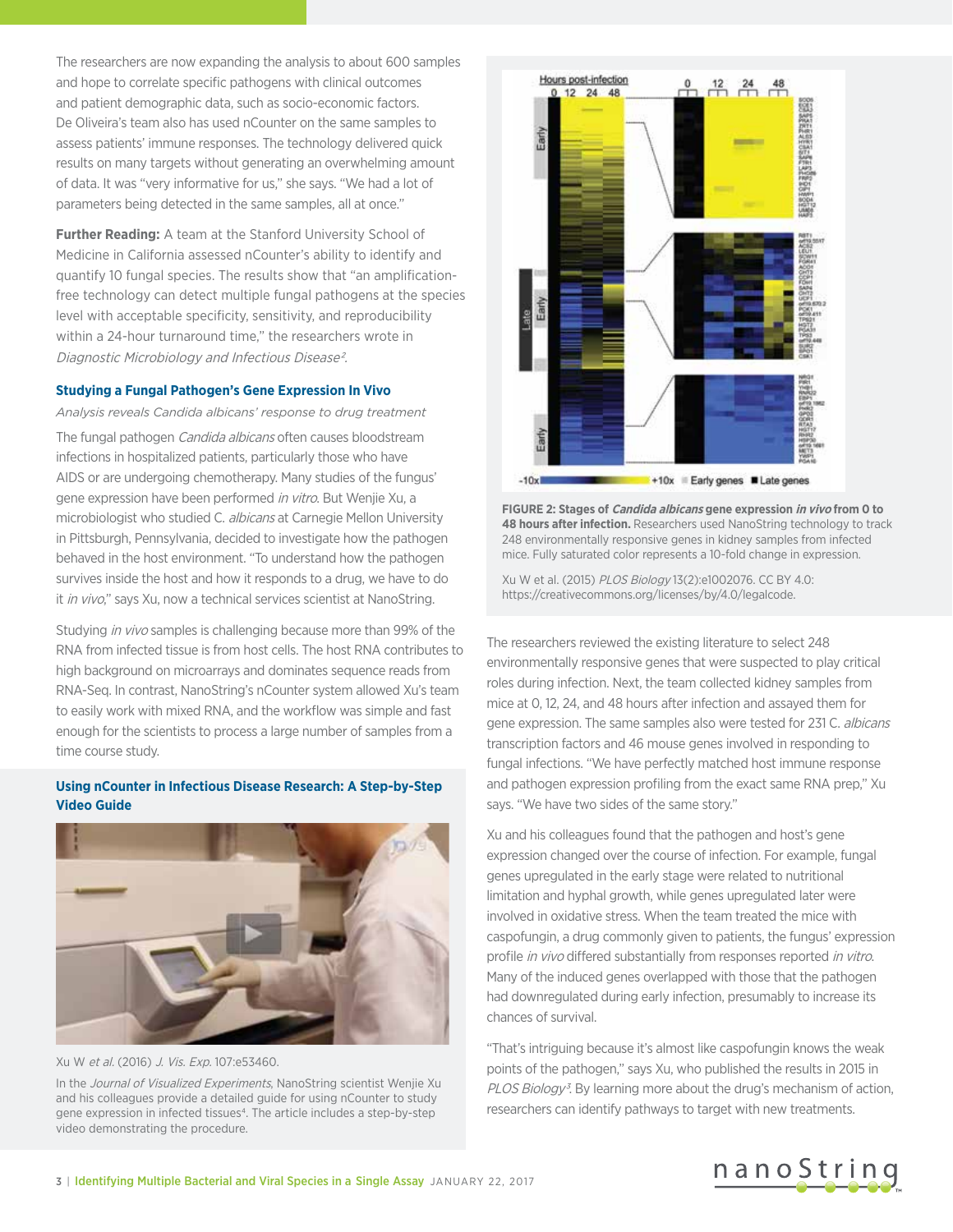**Further reading:** A team at the Harvard School of Public Health in Boston analyzed *in vivo* gene expression of the parasite Plasmodium falciparum in tissues of children in Malawi who had died from malaria. The researchers wrote in Genome Medicine that the nCounter platform "is of great utility to the malaria community, as it is amenable to many different types of samples"<sup>5</sup>. In another study, researchers at the Dartmouth-Hitchcock Medical Center in Lebanon, New Hampshire and their colleagues used NanoString technology to track Pseudomonas aeruginosa transcripts in sputum samples, noting that this method "avoids the potentially confounding effects of in vitro culture conditions."6

## **Using MicroRNAs to Diagnose Severe Viral Infections**

*Human enterovirus 71 infection is linked to elevation of specific miRNAs*

Patients may respond to pathogens by increasing or decreasing levels of certain microRNAs. Since these patterns are indirectly linked to infection, they could be used as a diagnostic tool to identify the pathogen in clinical settings. Robert Wang, a molecular virologist at Chang Gung University in Taoyuan, Taiwan, wanted to explore whether miRNAs could help physicians determine if a patient with hand, foot, and mouth disease is infected with human enterovirus 71 (EV71), which can enter the central nervous system and lead to neurological problems and death.

Wang chose to use NanoString's nCounter platform to characterize the miRNA patterns in EV71 infection because the system provides quantitative data. Next-generation sequencing would require amplification, which "can cause a lot of false positives," he says.

His team studied serum samples from four patients with mild infections, four with severe infections, and four healthy controls. After isolating RNA, the researchers used the nCounter Human miRNA Expression Assay Kit to detect 800 miRNAs. They found that levels of 44 miRNAs were at least twice as high in infected patients as in controls, and levels of 133 miRNAs were reduced by at least half. The experiments helped them identify a miRNA, called miR876-5p, that was upregulated nearly 10-fold in severe cases, Wang and his colleagues reported in 2016 in Scientific Reports<sup>7</sup>. Treating mice with an miR876-5p inhibitor before infection lowered viral replication, suggesting that this miRNA plays an important role in infection.

The work could eventually improve diagnosis and treatment. If researchers can narrow down the set of upregulated miRNAs to a smaller panel, clinicians could test for those miRNAs to determine if a patient is likely to develop severe disease. Patients also could potentially be treated with a miR876-5p inhibitor, Wang says. He is now extending the analysis to more patients, and he has performed similar studies using nCounter to identify miRNAs associated with Japanese encephalitis virus infection. "NanoString provides me with a whole picture of microRNA," he says.

**Further reading**: In a study published in the *Journal of Immunology*, a team at Ohio State University in Columbus investigated how Mycobacterium tuberculosis alters host miRNA expression<sup>8</sup>. Using nCounter, the researchers found 31 miRNAs that were significantly upregulated or downregulated during infection, including two that may weaken immune response.



FIGURE 3: MicroRNA expression profiles in patients infected with human enterovirus 71 (EV71). The nCounter Human miRNA Expression Assay Kit was used to detect 800 miRNAs in EV71 infections. Levels in healthy controls (X axis) are plotted against levels in patients with mild or severe infections (Y axis). Red indicates a significant increase, and green indicates a significant decrease.

Wang RYL et al. (2016) Sci. Reports 6:24149. CC BY 4.0: https://creativecommons.org/licenses/by/4.0/legalcode.

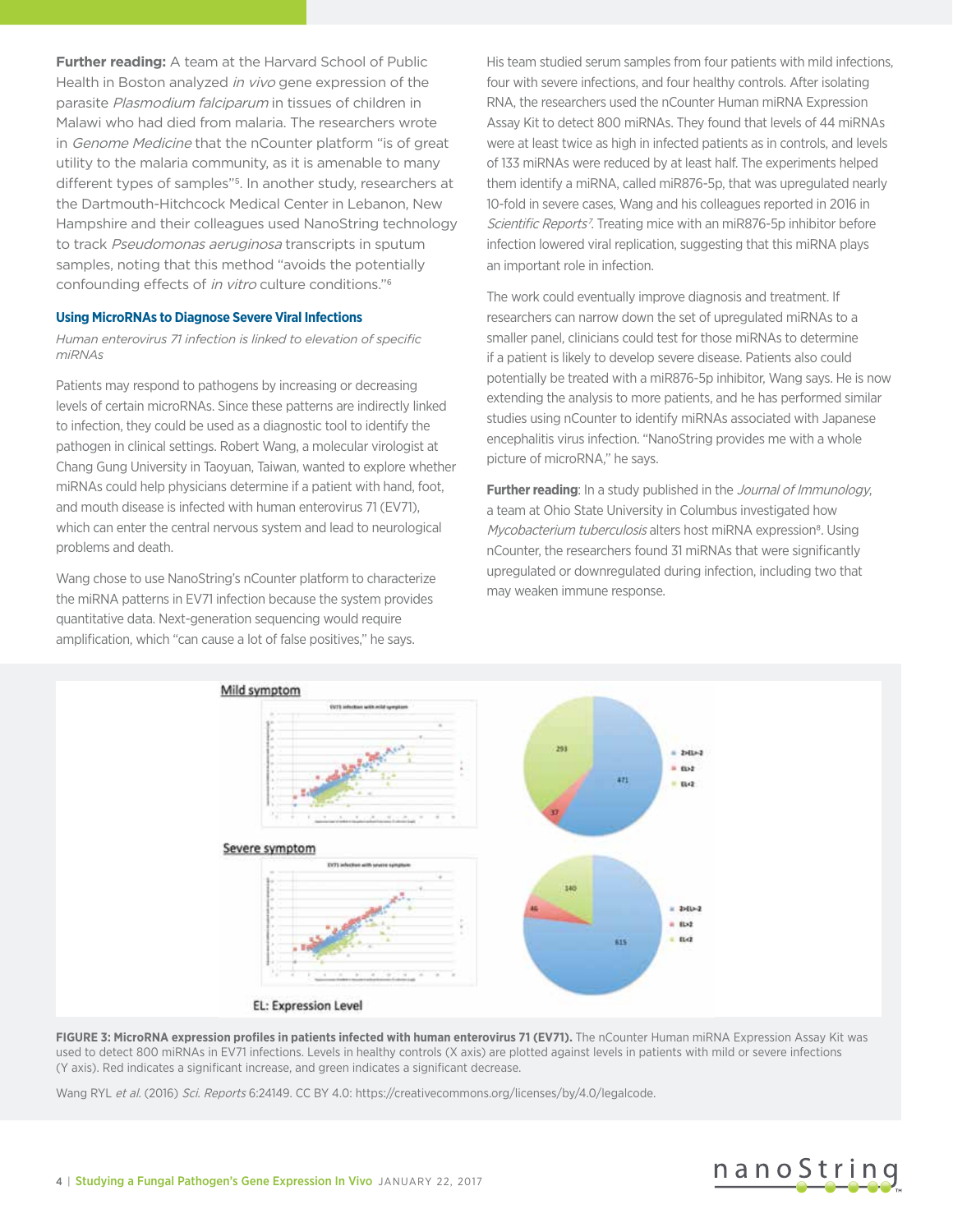#### **Investigating the Immune Response in Tuberculosis**

*nCounter experiment provides evidence for T cell exhaustion*

In chronic Mycobacterium tuberculosis infections, bacterial recrudescence can sometimes occur. "Suddenly there's a breakthrough of infection," says Pushpa Jayaraman, an immunologist at the Novartis Institutes for BioMedical Research in Cambridge. The immune system "just kind of gives up."

While she was working at the University of Massachusetts Medical School in Worcester, Jayaraman and her colleagues investigated whether the host's T cells became functionally exhausted, a type of immune failure that had been observed with other pathogens such as HIV and hepatitis B and C viruses. "This is a very well-documented phenomenon," she says. "But it had not been shown for TB at all." In experiments with mice infected with M. tuberculosis, the team found that the T cells showed typical signs of exhaustion: for instance, their cytokine production declined, and they expressed inhibitory receptors such as TIM3 and PD1.

But the researchers wanted to characterize the cells' gene expression in more detail. They turned to NanoString's nCounter platform to measure RNA levels of about 200 genes involved in processes such as T cell activation and regulating transcription. The system allowed them to gather data with high sensitivity while avoiding potential problems such as preferential amplification. "It just gave us better data," Jayaraman says. The team also could expand their analysis beyond a few genes of interest, but not to such a large set that it became difficult to see trends. The nCounter experiment showed that the T cells had distinct signatures depending on which inhibitory receptors they expressed. "This gives us a bird's-eye view of the differences," she says. For instance, cells expressing TIM3 but not PD1 showed higher transcription of pro-inflammatory cytokine and chemokine receptor genes than double-positive cells expressing both TIM3 and PD1 did. When the researchers compared the profiles to a set of genes associated with T cell exhaustion, they found that many of those genes showed similar expression patterns in the double-positive cells. The results, published in 2016 in PLOS Pathogens, suggest that treatments might need to target multiple inhibitory receptors to re-activate the T cells.

NanoString's technology enabled the researchers to examine gene expression patterns in the cells "in a more holistic manner," Jayaraman says. She also has used nCounter to study the functional profile of T cells<sup>9</sup> after vaccination and to analyze cytokine networks that may regulate T cell responses.

**Further reading:** A team led by scientists at Aarhus University in Denmark analyzed gene expression in bone marrow-derived cells with nCounter to characterize the innate immune response to murine gammaherpesvirus 6810. In studies of West Nile virus, researchers used NanoString panels to identify a genetic signature for susceptible patients<sup>11</sup> and to characterize host immune-related gene expression in the spleen<sup>12</sup> and brain<sup>13</sup> after infection.



**FIGURE 4: Distinct gene expression patterns in T cells after Mycobacterium tuberculosis infection.** NanoString analysis revealed that T cells from infected mice have different transcriptional profiles depending on whether they express the inhibitory receptor TIM3, PD1, or both. The experiment provided evidence that T cells become functionally exhausted during infection.

Jayaraman P *et al*. (2016) PLOS Pathogens 12(3):e1005490. CC BY 4.0: https://creativecommons.org/licenses/by/4.0/legalcode.

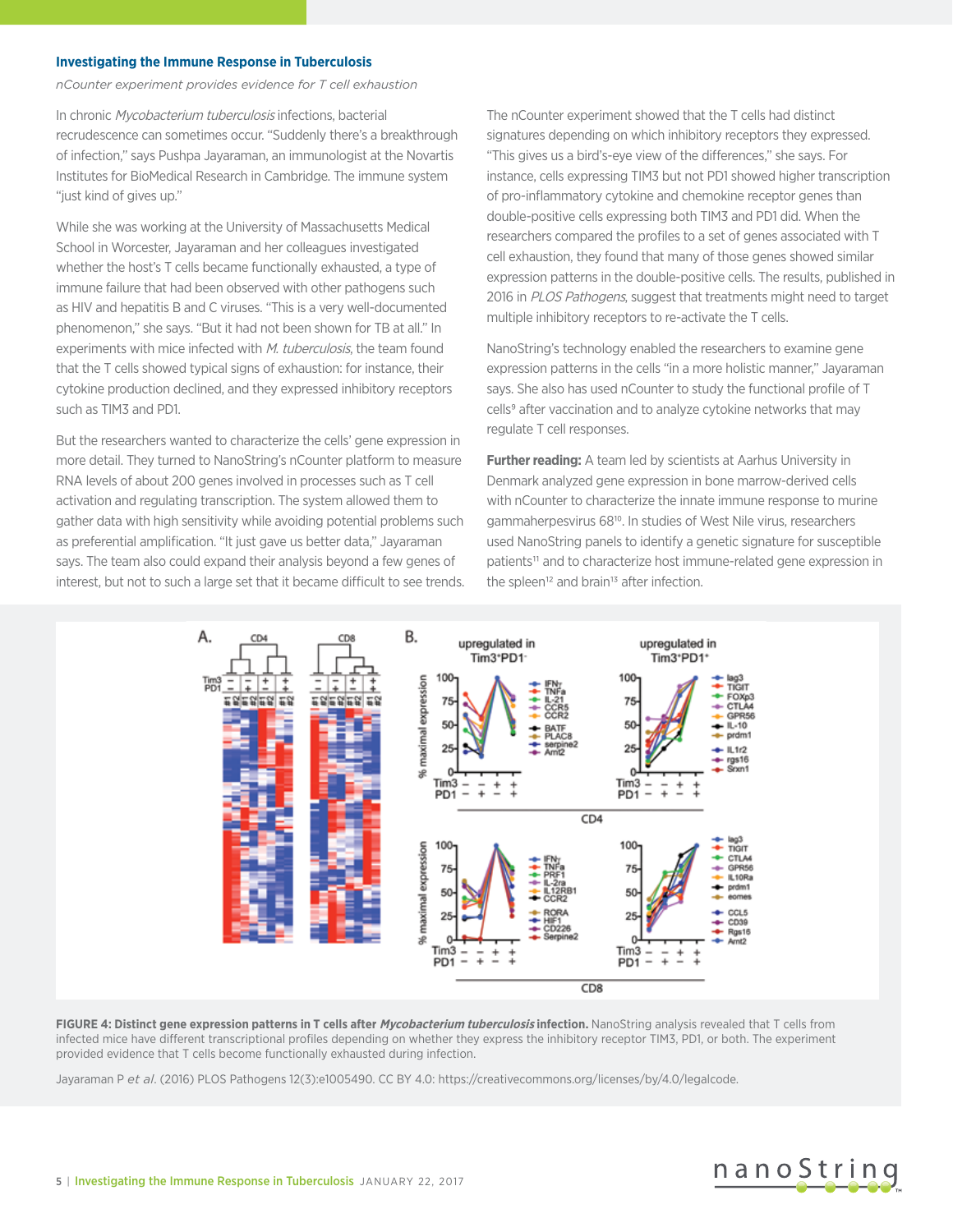#### **A Thorough Analysis of Inflammatory Response**

*Researchers track gene expression in multiple tissues after West Nile virus infection*

West Nile virus (WNV) has spread to North and South America, and infection can lead to encephalitis and long-term neurological damage. José Peña, a virologist at Lawrence Livermore National Laboratory in California, and his colleagues, were seeking a method to track the inflammatory response to the pathogen in multiple tissues. In the past, due to the cost and labor involved in gene expression analysis, "most experiments focused on just spleen and brain," he says. "But if you get an infection, it's not just localized to one tissue."

The researchers decided to use NanoString's technology to profile the host inflammatory response in the lung, liver, kidney, spleen, and brain of infected mice. Collaborators at the University of Texas Medical Branch in Galveston collected samples from the animals' tissues each day for nine days. Peña's team then extracted RNA and analyzed expression of 179 genes involved in inflammation using the nCounter GX Mouse Inflammation Kit.

The team chose the nCounter platform because it provided a digital, quantitative analysis that did not require amplification. "It took one of the variables out: Is this an artifact or not?" Peña says. The method also was less labor-intensive than other techniques. The researchers processed about 24 to 48 samples per day and received the initial data within about two weeks of starting the experiment. The study "yielded a pretty large dataset that we could analyze internally without too much computational time," he says.

The team found many gene expression patterns that could serve as the basis for future studies. For example, expression levels of the chemokine gene Cxcl10 and cytokine gene Il12b changed in most tissues, the transcription factor Maff was upregulated in the lung, and chemoattractant gene expression was reduced in the kidney. "The nCounter system and complementary methods employed here provide a powerful platform for detailed comparative analysis of the kinetics and magnitude of host responses to WNV infection," the authors wrote in 2014 in PLOS Neglected Tropical Diseases.<sup>14</sup>

**Further reading:** Using the nCounter GX Human Inflammation Kit, researchers at Stanford University in California studied the expression of 184 inflammation-related genes in patients who had been infected with hepatitis C virus and found that pegylated interferon treatment had long-lasting effects<sup>15</sup>. An international team from Brazil and the United States created a custom NanoString codeset to analyze 98 inflammatory genes in patients infected with the parasite Plasmodium vivax<sup>16</sup>.

#### **Rapid Tests to Identify Pathogens and Assess Antibiotic Resistance**

*nCounter helps researchers analyze complex blood samples*

Today, bacterial infections are typically diagnosed by culturing a sample from the patient, running biochemical assays, and testing the pathogens for growth in the presence of antibiotics to assess susceptibility.



**FIGURE 5: Expression of inflammation-related genes across multiple tissues in response to West Nile virus.** Gene expression networks for the brain (A), spleen (B), and kidney (C) of infected mice were generated from data obtained with the nCounter GX Mouse Inflammation Kit. Blue genes are upregulated, and red genes are downregulated; black edges represent positive correlations, and green edges represent negative correlations.

Peña J et al. (2014) PLOS Neglected Tropical Diseases 8(10):e3216. CC BY 4.0: https://creativecommons.org/licenses/by/4.0/legalcode

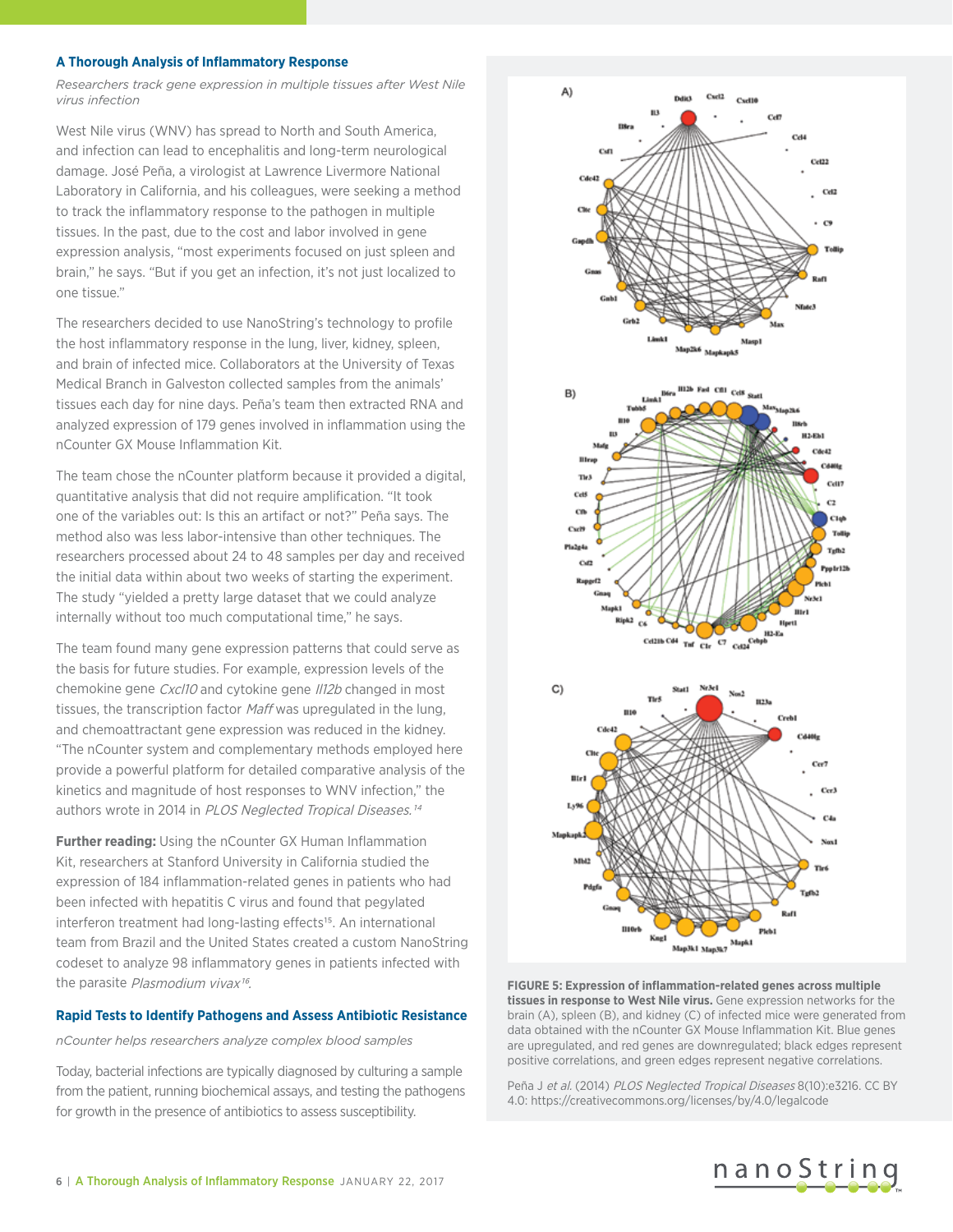However, the process takes about 48 to 72 hours, and clinicians often make treatment decisions before results are available. Researchers are now working with NanoString to develop a rapid diagnostic method to reduce the likelihood that patients are prescribed ineffective antibiotics. "There are mortality costs with getting a slow answer," says Deborah Hung, an infectious disease researcher at the Broad Institute in Cambridge, Massachusetts.

In a 2015 study published in *Lab on a Chip*, the team tested their approach on blood samples<sup>17</sup>. Blood is particularly difficult to analyze because it contains molecular factors that can interfere with amplification, and the pathogen abundance may be very low. "It is very challenging to detect pathogens from the blood," says Jongyoon Han, a bioengineer at the Massachusetts Institute of Technology in Cambridge, who collaborated with Hung. But rapid diagnostics are critical for bacterial blood infections because delaying the proper treatment can lead to septic shock. That's the situation "where you need to know the answer the fastest," Hung says.

Hung decided to use nCounter for the tests because the platform offers a multiplex, hybridization-based solution that works with cell lysates. "The beauty of NanoString is that you can do it on crude samples," she says. In addition, "NanoString is an easier rapid platform where you don't have to do as much optimization of every probe set."

In the study, the researchers first separated the pathogens from blood using a microfluidic device developed by Han's team. By running the sample through a spiral-shaped channel, the scientists could isolate the bacteria from red and white blood cells based on cell size. Hung's team then used nCounter to test for RNA from Escherichia coli, Klebsiella pneumoniae, and Pseudomonas aeruginosa and identified the species at levels as low as 100 CFU/mL. The researchers also exposed E. coli to the antibiotic ciprofloxacin and accurately determined each strain's susceptibility to the treatment based on RNA signatures.

The test currently takes about eight hours, and the researchers are collaborating with NanoString to reduce the time to a few hours. "The whole field is trying to push toward rapid diagnostics," Hung says.

**Further reading:** In a 2012 study in Proceedings of the National Academy of Sciences, Hung's team showed that nCounter could identify many other pathogens in lysates, including Mycobacterium tuberculosis, influenza virus, herpes simplex virus-2, HIV-1, the fungus Candida albicans, and the parasite Plasmodium falciparum<sup>18</sup>.

# **The Future of nCounter: Advanced Diagnostics and Immune Response Profiling**

One of the strengths of utilizing nCounter technology for translational research, is that one can utilize the identical reagents and instrumentation also, for full diagnostic testing (after appropriate studies/approvals). NanoString's rapid, multiplex technology has been deployed as a diagnostic tool in the clinic. In 2013, NanoString's Prosigna™ Breast Cancer Prognostic Gene Signature Assay, which uses the nCounter platform, received 510(k) clearance from the U.S. Food



**FIGURE 6: Detection of three bacteria species in blood samples.** Blood was inoculated with Escherichia coli, Klebsiella pneumoniae, and/or Pseudomonas aeruginosa at 1000 CFU/mL (A) and 100 CFU/mL (B). Pathogens were isolated from blood cells using a microfluidic device, then analyzed with NanoString's rRNA detection assay.

Reproduced from Hou HW *et al*. (2015) Lab on a Chip 15:2297-2307 with permission of The Royal Society of Chemistry.

and Drug Administration (FDA). Since this original FDA clearance, three additional multiplexed gene expression assays have received clearance on the nCounter platform to perform patient stratification in cancer treatment clinical trials. As described in this report, multiple studies have demonstrated that nCounter can accurately and simultaneously detect multiple bacterial, viral, and fungal species, as well as transcriptional profiles of antibiotic susceptibility. NanoString experiments also could improve diagnosis by identifying immune response signatures for specific pathogens.

In the future, infectious disease treatment may follow a trajectory similar to that of cancer treatment. Cancer researchers previously focused on developing drugs to target the tumor; now, many successful treatments do not interact with the tumor-cells directly, but are designed to interact with the host, by inducing the immune system to more effectively eliminate cancer cells. Similarly, most infectious disease treatments currently target the pathogen, but new drugs could potentially be developed to modify the host immune response to better recognize and destroy infectious agents. Just as NanoString's nCounter PanCancer Immune Profiling Panel has enabled researchers to effectively study the immune response to tumors, other nCounter products can help track the immune response to bacteria, viruses, fungi, and parasites, providing insight into potential treatment pathways. The highplex capability of the nCounter system allows for the flexibility of multiplexing both pathogen and host-specific responses simultaneously, ushering-in a whole new capability in the study of infectious disease at the basic-research, translational-research, and (ultimately) diagnostic level.